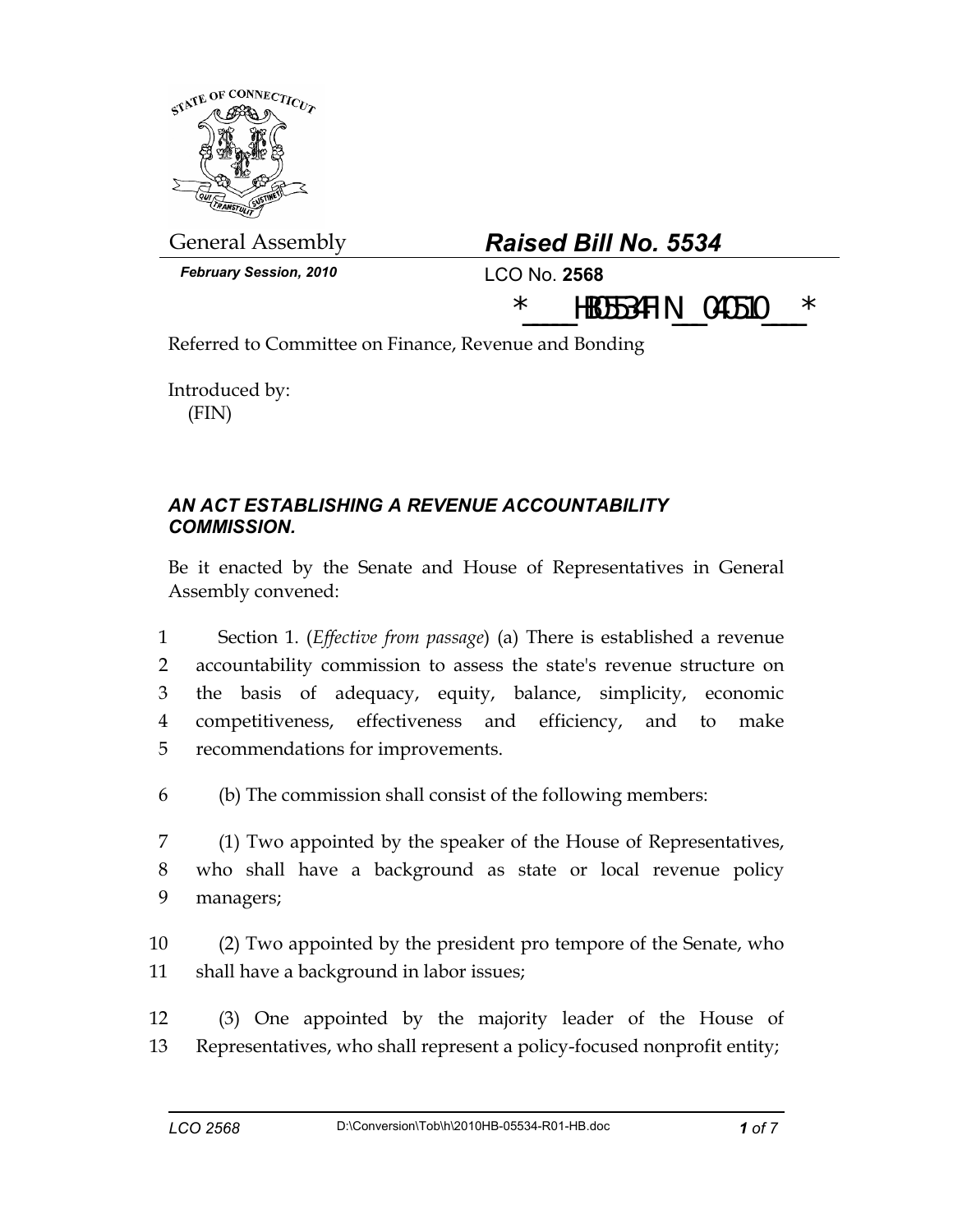14 (4) One appointed by the majority leader of the Senate, who shall 15 represent large businesses;

16 (5) One appointed by the minority leader of the House of 17 Representatives, who shall represent a policy-focused nonprofit entity;

18 (6) One appointed by the minority leader of the Senate, who shall 19 represent small businesses;

20 (7) The Commissioner of Economic and Community Development, 21 or the commissioner's designee;

22 (8) The Commissioner of Revenue Services, or the commissioner's 23 designee;

24 (9) The chairpersons and ranking members of the joint standing 25 committee of the General Assembly having cognizance of matters 26 relating to finance, revenue and bonding, or their designees; and

27 (10) Three to be appointed jointly by the members of the 28 commission, to ensure that the membership includes those with 29 adequate knowledge and background, and representation of diverse 30 viewpoints.

31 (c) All appointments to the commission shall be made no later than 32 thirty days after the effective date of this section. Any vacancy shall be 33 filled by the appointing authority.

34 (d) The first meeting of the commission shall be held not later than 35 September 1, 2010. The members of such commission shall select two 36 chairpersons of the commission, from among the members of the 37 commission. Such chairpersons shall schedule all following meetings 38 of the commission, which shall be held not less than four times per 39 year.

40 (e) The commission shall:

41 (1) Gather all state and local revenue data and analyze and evaluate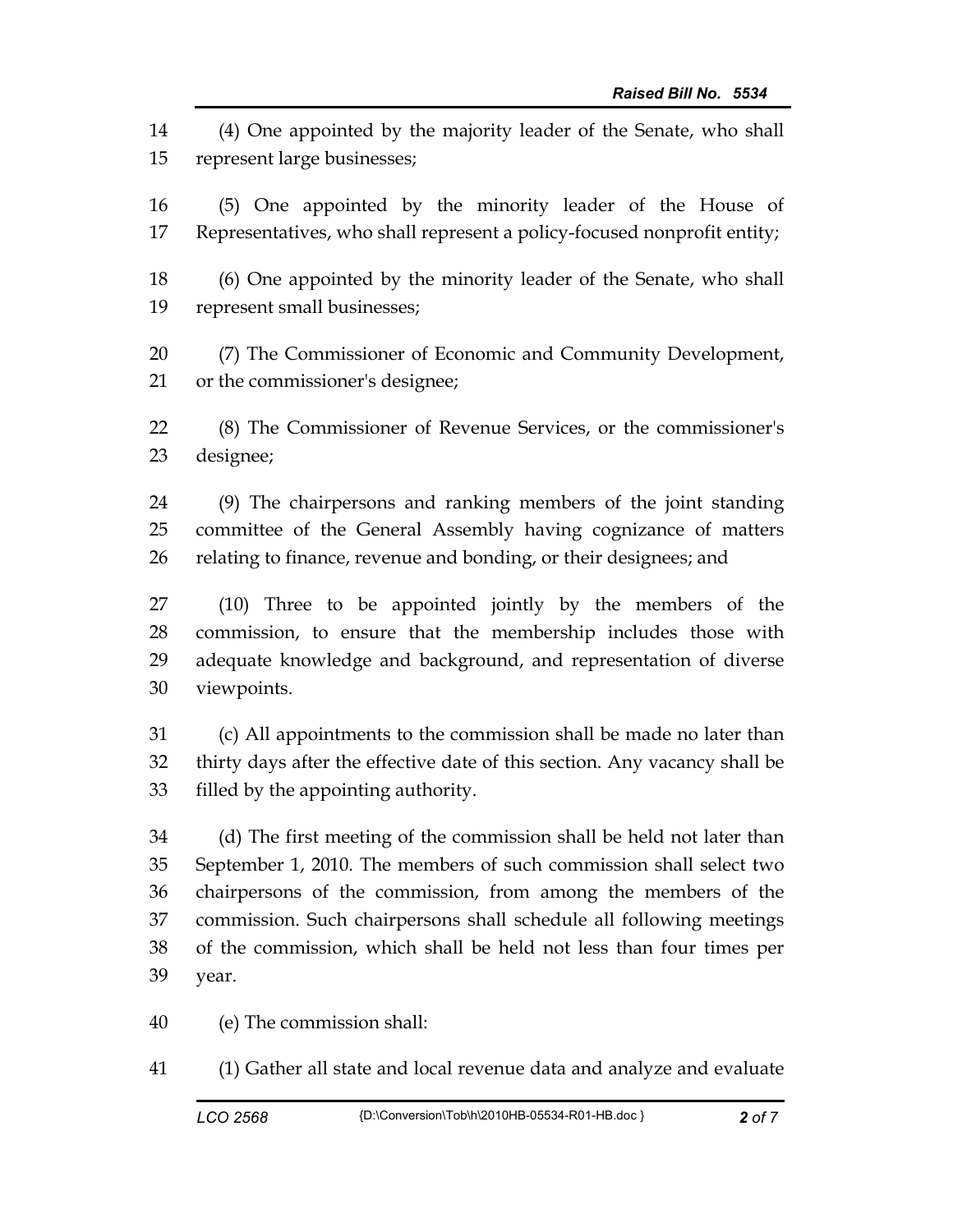42 such data using proven measures of performance;

43 (2) Assess the implications of the revenue policy environment, by 44 considering such environment in the cities and states of the United 45 States and in foreign cities, provinces and countries;

46 (3) Compare and contrast the tax structures of this state with 47 neighboring states and competitor states;

48 (4) Consider the short-term and long-term consequences of the 49 state's current tax structure and compare with such consequences of 50 other tax structures studied;

51 (5) Employ appropriate economic forecasting for the viability of the 52 state's revenue streams;

53 (6) Identify revenue successes and failures; and

54 (7) Review and assess the incidence of the sales, income and 55 business taxes at various income levels and map and model the 56 projected revenue that can be raised from various rate changes and 57 base changes.

58 (f) The commission shall make every effort to ensure that the 59 process, data gathering, assessment and reporting is open, transparent 60 and available for future use, by (1) appointing advisory panels of 61 experts on specific issues, and soliciting information and advice from 62 such panels, (2) scheduling public hearings as necessary or 63 appropriate, (3) publishing all meeting minutes, gathered information 64 and reports through any available media channel and make all 65 information accessible on an Internet web site, and (4) within the 66 bounds of section 12-15 of the general statutes, as amended by this act, 67 report as widely as possible aggregated and assimilated tax data.

68 (g) (1) Not later than December 1, 2010, the commission shall submit 69 to the joint standing committee of the General Assembly having 70 cognizance of matters relating to finance, revenue and bonding in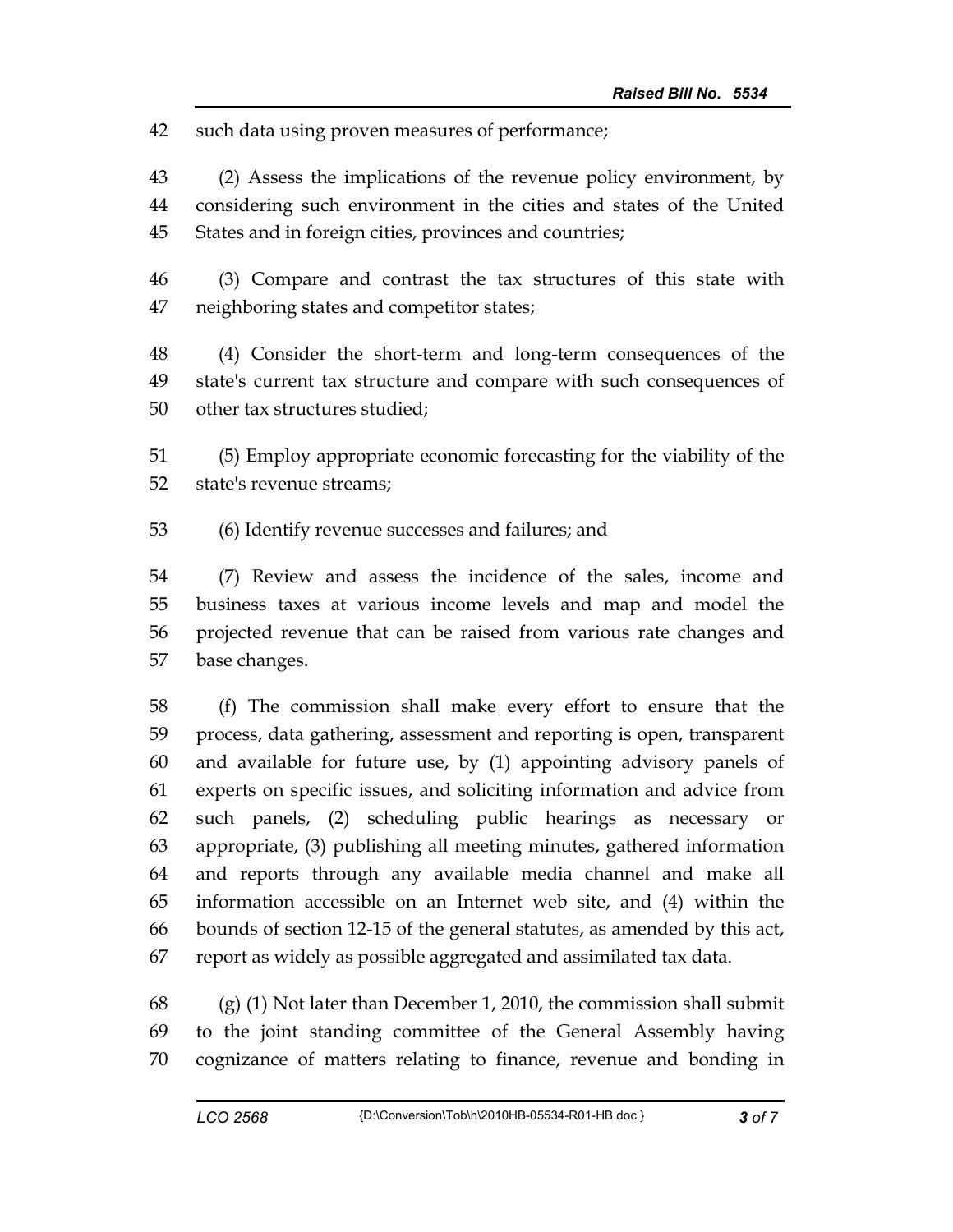71 accordance with the provisions of section 11-4a of the general statutes, 72 a report on revenue that includes a mix of options of taxes, 73 exemptions, rates and base changes that the commission recommends 74 as necessary to raise the revenue sufficient to balance the budget.

75 (2) The commission may publish at any time information developed 76 in the course of its work and shall submit a copy of any such 77 information to the joint standing committee of the General Assembly 78 having cognizance of matters relating to finance, revenue and bonding.

79 (3) Not later than January 1, 2012, the commission shall submit a 80 report on its findings and recommendations pursuant to subsection (e) 81 of this section to the joint standing committee of the General Assembly 82 having cognizance of matters relating to finance, revenue and bonding, 83 in accordance with the provisions of section 11-4a of the general 84 statutes. Such report shall also include the commission's 85 recommendations for a more permanent and sustainable source of 86 ongoing reviews of the state's revenue structure. The commission shall 87 terminate on the date that it submits such report or January 1, 2012, 88 whichever is later.

89 Sec. 2. Subsection (b) of section 12-15 of the general statutes is 90 repealed and the following is substituted in lieu thereof (*Effective*  91 *October 1, 2010*):

92 (b) The commissioner may disclose (1) returns or return information 93 to (A) an authorized representative of another state agency or office, 94 upon written request by the head of such agency or office, when 95 required in the course of duty or when there is reasonable cause to 96 believe that any state law is being violated, or (B) an authorized 97 representative of an agency or office of the United States, upon written 98 request by the head of such agency or office, when required in the 99 course of duty or when there is reasonable cause to believe that any 100 federal law is being violated, provided no such agency or office shall 101 disclose such returns or return information, other than in a judicial or 102 administrative proceeding to which such agency or office is a party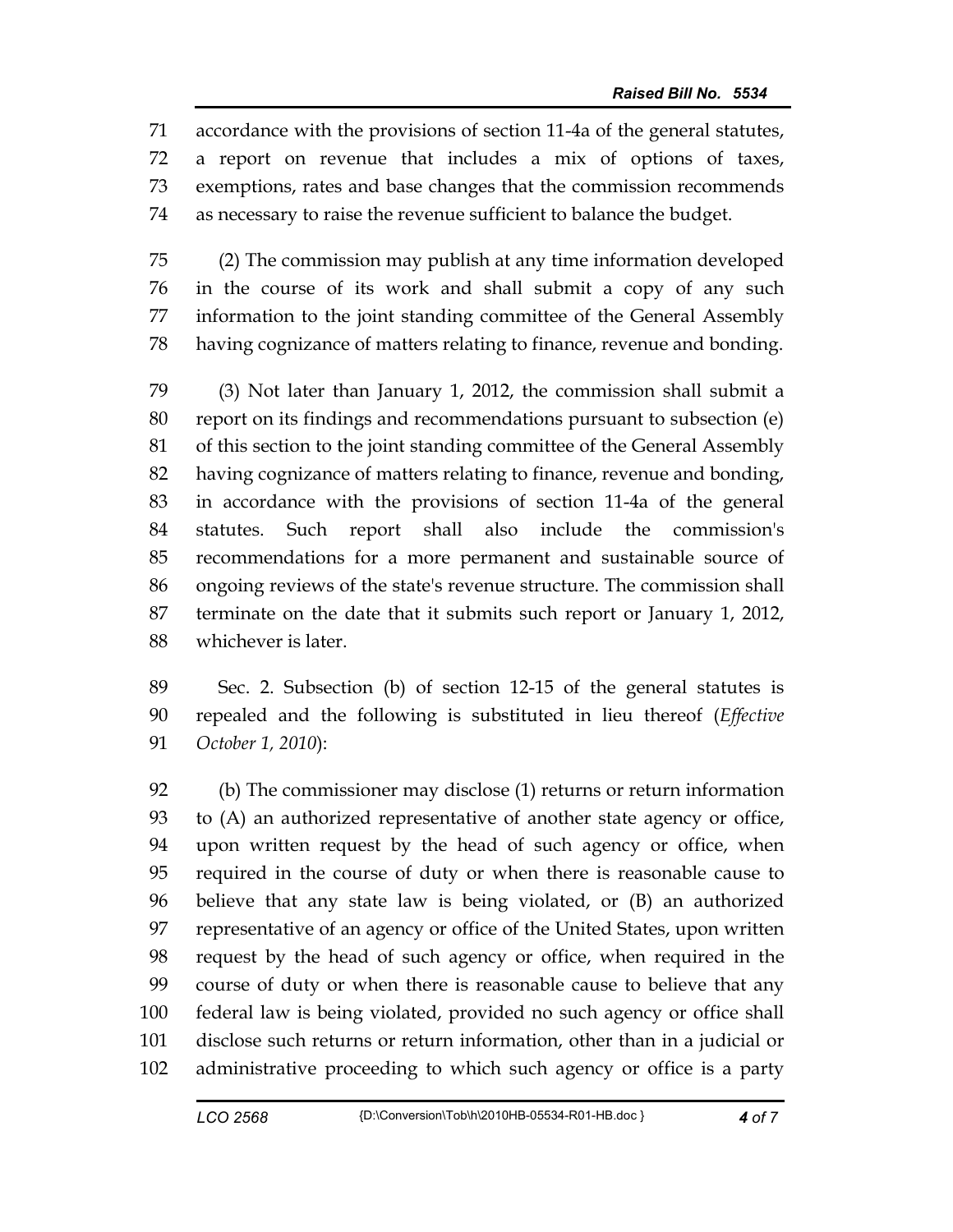103 pertaining to the enforcement of state or federal law, as the case may 104 be, in a form which can be associated with, or otherwise identify, 105 directly or indirectly, a particular taxpayer except that the names and 106 addresses of jurors or potential jurors and the fact that the names were 107 derived from the list of taxpayers pursuant to chapter 884 may be 108 disclosed by the Judicial Branch; (2) returns or return information to 109 the Auditors of Public Accounts, when required in the course of duty 110 under chapter 23; (3) returns or return information to tax officers of 111 another state or of a Canadian province or of a political subdivision of 112 such other state or province or of the District of Columbia or to any 113 officer of the United States Treasury Department or the United States 114 Department of Health and Human Services, authorized for such 115 purpose in accordance with an agreement between this state and such 116 other state, province, political subdivision, the District of Columbia or 117 department, respectively, when required in the administration of taxes 118 imposed under the laws of such other state, province, political 119 subdivision, the District of Columbia or the United States, respectively, 120 and when a reciprocal arrangement exists; (4) returns or return 121 information in any action, case or proceeding in any court of 122 competent jurisdiction, when the commissioner or any other state 123 department or agency is a party, and when such information is directly 124 involved in such action, case or proceeding; (5) returns or return 125 information to a taxpayer or its authorized representative, upon 126 written request for a return filed by or return information on such 127 taxpayer; (6) returns or return information to a successor, receiver, 128 trustee, executor, administrator, assignee, guardian or guarantor of a 129 taxpayer, when such person establishes, to the satisfaction of the 130 commissioner, that such person has a material interest which will be 131 affected by information contained in such returns or return 132 information; (7) information to the assessor or an authorized 133 representative of the chief executive officer of a Connecticut 134 municipality, when the information disclosed is limited to (A) a list of 135 real or personal property that is or may be subject to property taxes in 136 such municipality, or (B) a list containing the name of each person who 137 is issued any license, permit or certificate which is required, under the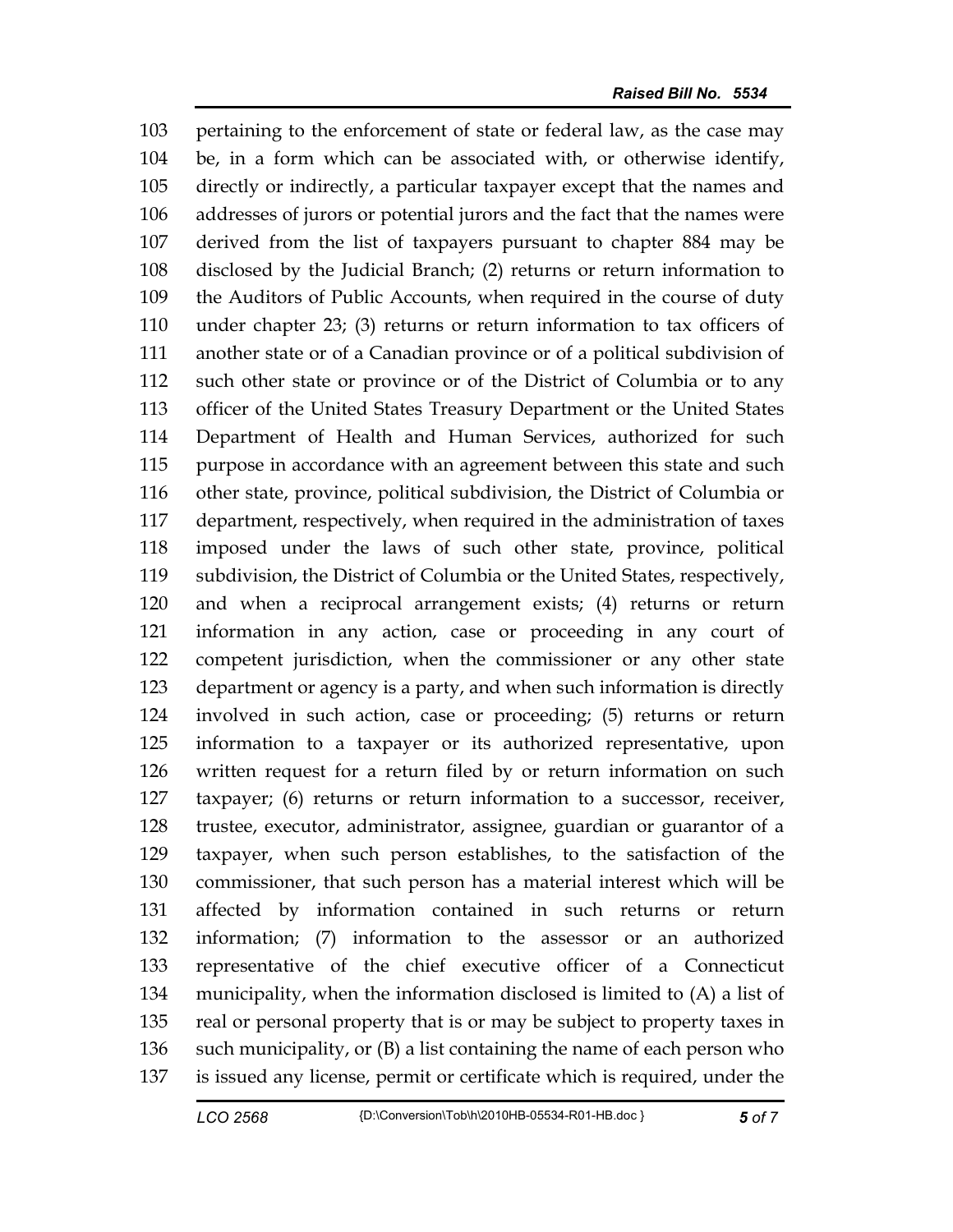138 provisions of this title, to be conspicuously displayed and whose 139 address is in such municipality; (8) real estate conveyance tax return 140 information or controlling interest transfer tax return information to 141 the town clerk or an authorized representative of the chief executive 142 officer of a Connecticut municipality to which the information relates; 143 (9) estate tax returns and estate tax return information to the Probate 144 Court Administrator or to the court of probate for the district within 145 which a decedent resided at the date of the decedent's death, or within 146 which the commissioner contends that a decedent resided at the date 147 of the decedent's death or, if a decedent died a nonresident of this 148 state, in the court of probate for the district within which real estate or 149 tangible personal property of the decedent is situated, or within which 150 the commissioner contends that real estate or tangible personal 151 property of the decedent is situated; (10) returns or return information 152 to **[**the**]** (A) the Secretary of the Office of Policy and Management for 153 purposes of subsection (b) of section 12-7a, **[**and**]** (B) the Office of Fiscal 154 Analysis for purposes of, and subject to the provisions of, subdivision 155 (2) of subsection (f) of section 12-7b, and (C) the revenue accountability 156 commission, established pursuant to section 1 of this act; (11) return 157 information to the Jury Administrator, when the information disclosed 158 is limited to the names, addresses, federal Social Security numbers and 159 dates of birth, if available, of residents of this state, as defined in 160 subdivision (1) of subsection (a) of section 12-701; (12) pursuant to 161 regulations adopted by the commissioner, returns or return 162 information to any person to the extent necessary in connection with 163 the processing, storage, transmission or reproduction of such returns 164 or return information, and the programming, maintenance, repair, 165 testing or procurement of equipment, or the providing of other 166 services, for purposes of tax administration; (13) without written 167 request and unless the commissioner determines that disclosure would 168 identify a confidential informant or seriously impair a civil or criminal 169 tax investigation, returns and return information which may constitute 170 evidence of a violation of any civil or criminal law of this state or the 171 United States to the extent necessary to apprise the head of such 172 agency or office charged with the responsibility of enforcing such law,